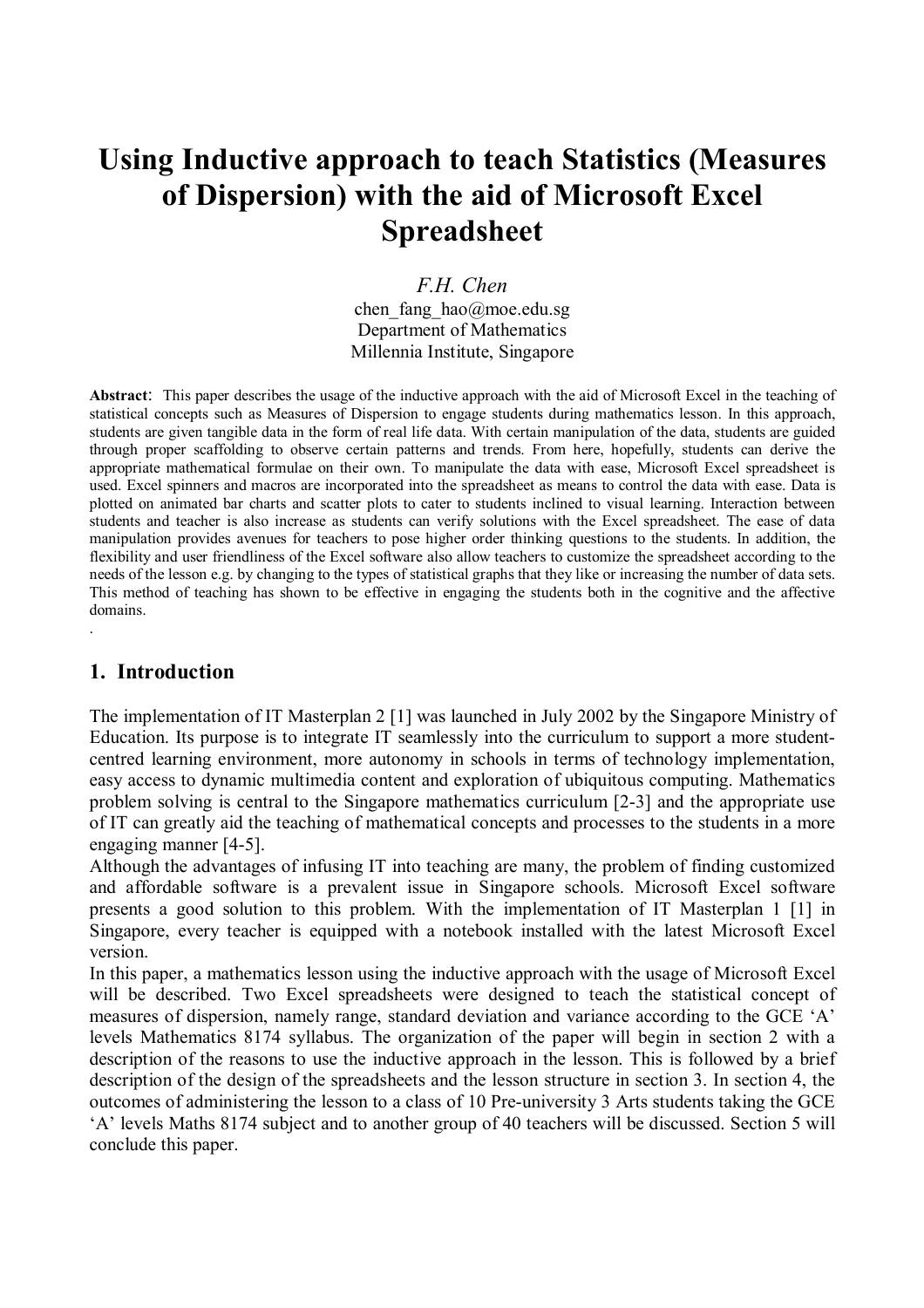## **2. Motivation for using the Inductive approach using Microsoft Excel as a tool**

According to the constructivists' approach to learning [6-7], a student-centred environment must be created. To accomplish this, the students' prior knowledge must first be established. After this is done, students are guided by the teachers via questioning, IT tools and other pedagogical tools such as manipulatives to discover the mathematical concepts by themselves through linking the concepts to be taught to their prior knowledge as much as possible. As this is a student-centred teaching, the interaction among teacher and students will also increase. Therefore, this approach fulfills the affective and cognitive domains of learning.

The inductive approach to the teaching of mathematical concepts is part of the constructivists approach. According to Kline et al  $[8]$ , "extracting the appropriate concept from a concrete situation, generalizing from observed cases, inductive arguments, arguments by analogy, and intuitive grounds for an emerging conjecture" are essential mathematical modes of thinking in the inductive approach. Therefore, in this lesson, students obtained many opportunities to manipulate raw data which they can associate in real life. Through controlled and guided manipulation of the data planned by the teacher, students will discover the patterns and trends behind the raw data and hopefully, deduce the mathematical formulae by themselves. This would result in greater retention by the students. Microsoft Excel spreadsheet offers user friendly features which allow easy manipulation of data. Moreover, the interactivity of the Excel spreadsheet and its colorful presentation adds color and zest to the lesson.

## **3. Spreadsheet design and lesson structure**

As mentioned in section 1, two Excel spreadsheets were created for different segments in the lesson with different specific learning objectives. In this section, they will be described separately..

### **3.1 First spreadsheet: Why do we need measures of dispersion?**

To use the inductive in the lesson, the weights of five characters (Tom, Dick, Harry, Jason and Victor) are used as raw data. These weight data are shown in Fig.1. Students are comfortable in manipulating weight data as they are real life entities which the students can relate to. In Fig.1, it can be seen that the weights of the different characters are displayed in different colors cells in the spreadsheet for easy visualization. These data are plotted on a bar chart with the colors of the bars corresponding to the respective data. This caters to students who prefer charts and figures than numbers. Spinners were inserted for each character for easy manipulation of the weight data. Each click will result in the increment or decrement of the weight by one. Prolonged click on the spinner will result in the increase and decrease of the weight data continually. The spreadsheet is highly dynamic. Any changes in the weight data initiated by the user will trigger corresponding changes in the bar charts and the mean cell (the different measures of dispersion will change accordingly shown in Fig.3).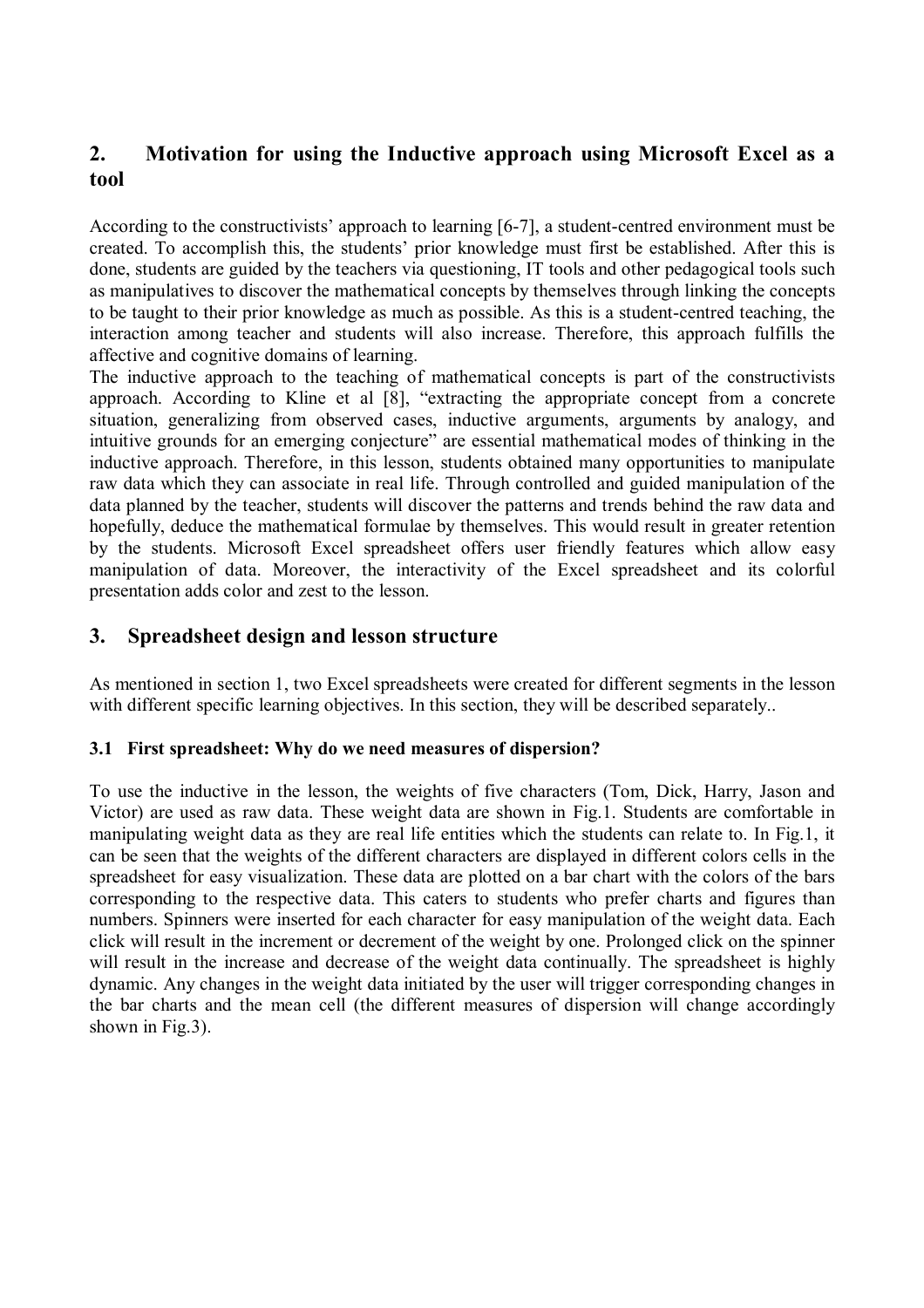

Fig.1: First spreadsheet

In addition, buttons were also included in the spreadsheet. Each button has a macros created for a specific function in the spreadsheet. The "Find mean" button will calculate the average of the weight data. The "Reset" button will reset all data to 60 kg as shown in Fig.1 and the "Clear mean" button will hide the value of the mean which is useful if the teacher wants the students to calculate the mean themselves.

The lesson begins by telling the students to key in three different weight data sets into the spreadsheet but with the same mean weight of 60 kg. Students could perform this by themselves and verify with the spreadsheet. These three data sets were then plotted on three bar charts shown in Fig.2 and students were asked this question: *'If I say that the mean weight is 60 kg, can you tell me which data sets does it refer to?*"

From this question, students will realize the insufficiency of the mean to describe data sets and the necessity of another measure which measure a different kind of characteristics of the data sets.

From observing the bar charts shown in Fig.2, students are asked to observe a trend in the data patterns. Putting the data patterns in bar charts helps students to see the patterns more easily. Students can then infer that as the data charts move in a clockwise fashion, the number of characters' weight deviating from the mean weight increases. From here, students can then induce that this new measure could measure the deviation of data from the mean as the values are changing with the different data sets. Thus, the measures of dispersion (range, standard deviation and the variance) could be introduced formally here shown in Fig.3 with the relevant columns unhide in the spreadsheet. Students can then determine the values for the range, variance and standard deviation for the different data sets by manipulating the weight data using spinners or typing in the spreadsheet. By following this procedure, students are given concrete physical meaning to the statistical concept of dispersion. This will further motivate them to find the formulae to determine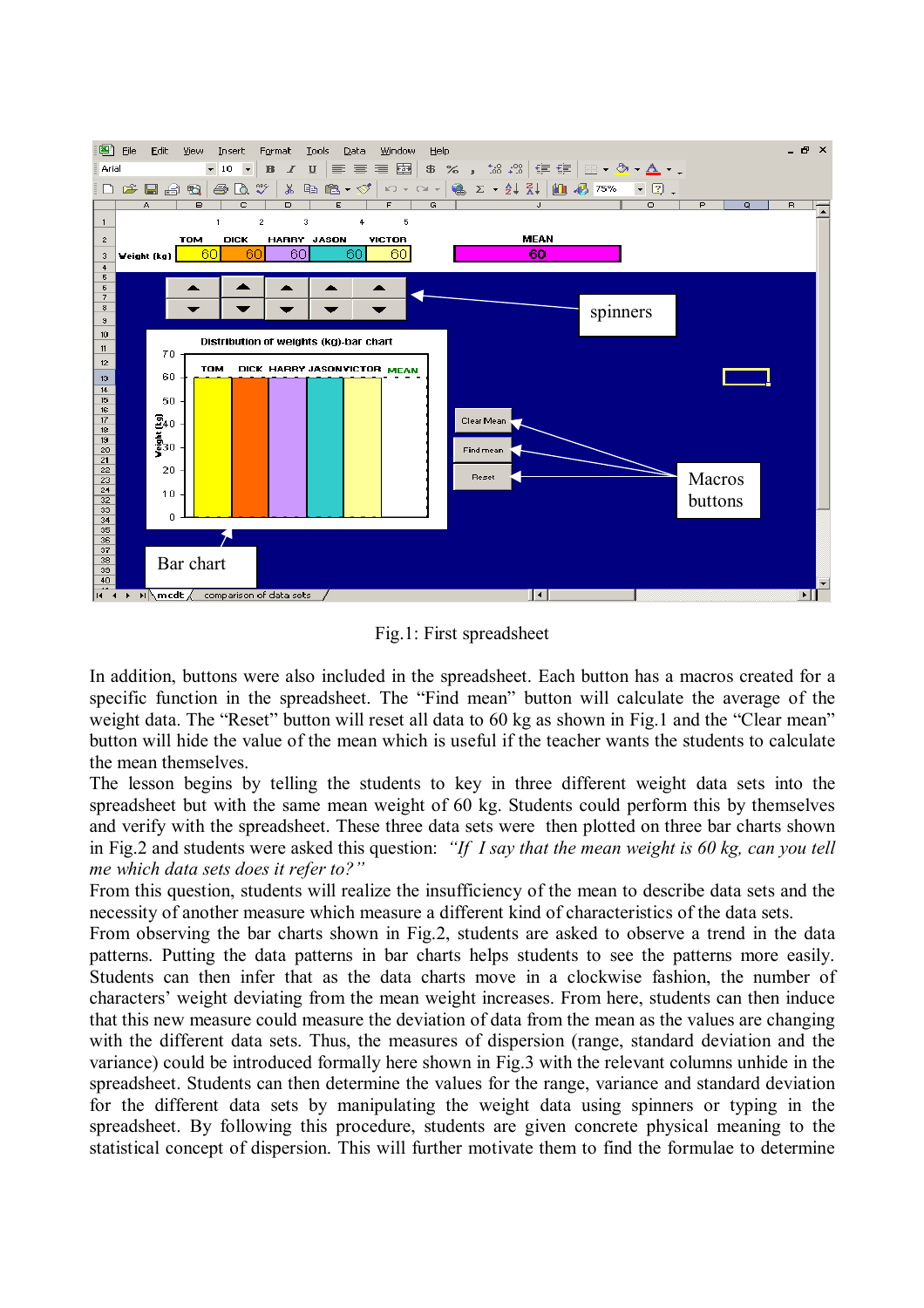the values. Note that up till this point, the formulae for the different measures of dispersion have not been revealed yet.



Fig.2: Bar charts representing the three different data sets with the mean of 60 kg indicated

To allow students to discover some salient properties of the range, standard deviation and variance by themselves, one of the character's weight (e.g. Jason's weight) is incremented slowly to a value (eg 100 kg) and then decreased slowly back to another value. This will cause the values of range, standard deviation and variance to change accordingly to a certain pattern. The values chosen must include zero deviation from the mean. Some properties that students can infer by themselves include:

- 1) Range, standard deviation and variance cannot be negative
- 2) Variance is the square of standard deviation
- 3) Range is calculated by taking the difference the highest value and the lowest value
- 4) Standard deviation and variance follows a parabola curve characteristics

Thus, from here, we can see that most of the salient properties of the measures of dispersion are already observed by the students through mere observation in the changes of the data. What's more, students have already found the formulae for range. This would not have been possible without Microsoft Excel. It is also noteworthy to mention that, in a sharing session with teachers, the non-Mathematics teachers can also deduce the properties by themselves.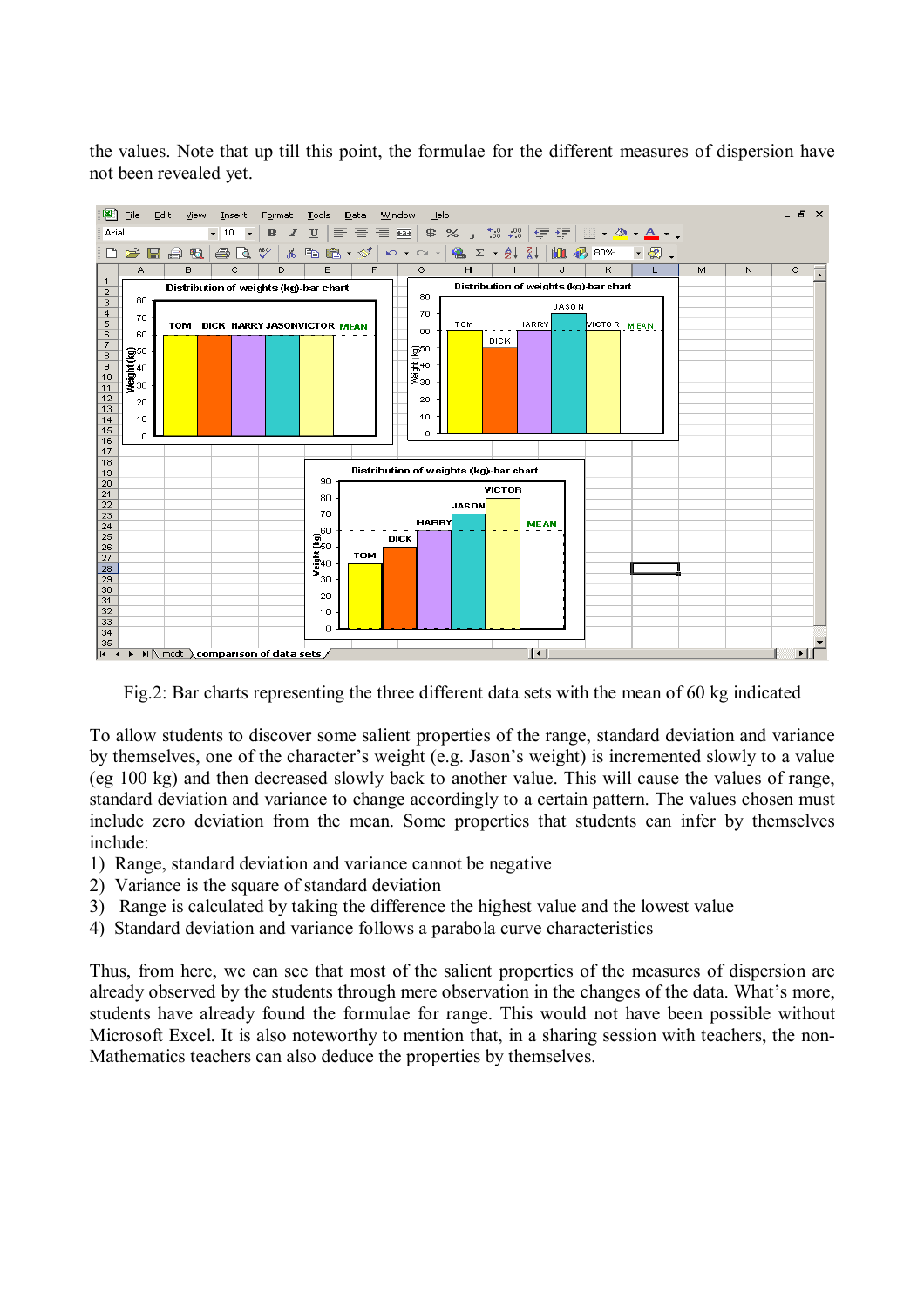

Fig.3: First spreadsheet with the measures of dispersion revealed with the relevant columns unhide

#### **3.2** Second spreadsheet: Range, standard deviation and variance—which is the most **commonly used? Why?**

After the properties have been established, the next segment of the lesson is to determine which measure is the most commonly used. To have a good measure of dispersion, one criterion is the ability to differentiate different data sets appropriately. Students are tasked to find two data sets with the same mean (i.e. 60kg) and the same range (e.g. 20 kg). The spreadsheet can be used to aid students in discovering the two data sets. The two data sets can be found by tuning any other points beside the highest and lowest data values in such a way that the mean remains constant. Thus, students will know that range is not an adequate measure of dispersion. This leaves us with standard deviation and variance.

In the final segment of the lesson, students will be taught the formulae of standard deviation and variance using the inductive approach again. This will allow them to see that standard deviation is the most adequate and suitable measure of dispersion as compared to variance. To accomplish this, a second spreadsheet is designed with this purpose in mind as shown in Fig. 4.

In Fig.4, the spreadsheet consists of spinners and buttons. The buttons have the specific functions to build up to the formula of variance and standard deviation. In mathematical symbols, the functions of the different buttons and cells are described below:

```
1) "Sq(data-mean)"button and "(x-mean)^2" cell: (x - \overline{x})^2
```

```
2) "x-mean"cell : (x-x)
```
3) "clear sq(data-mean)" button: clears off data in the " $(x-mean)^2$ " row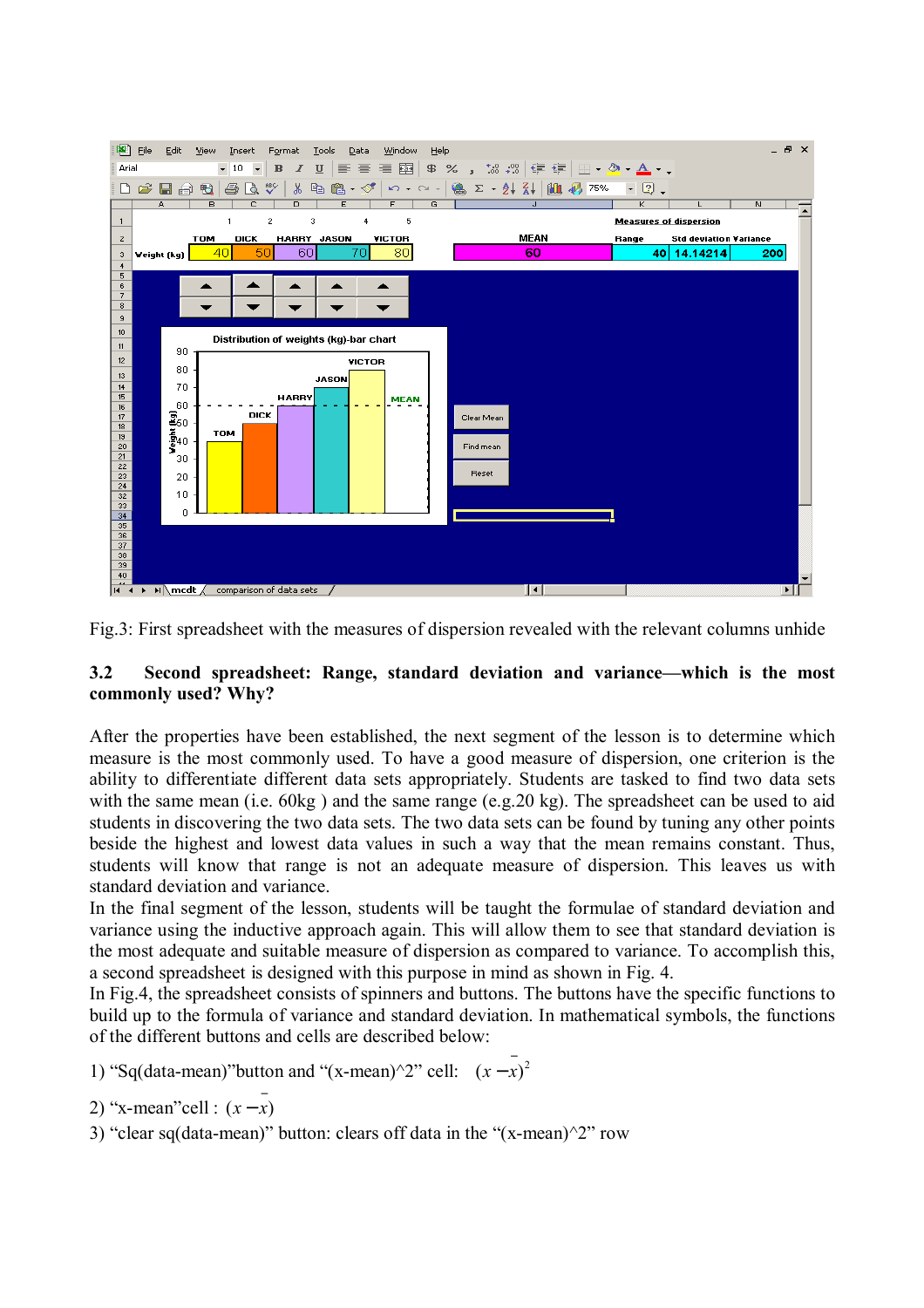- 4) "sum(data-mean)" button:  $\sum (x \overline{x})$
- 5) "sum sq(data-mean)" button: 2  $\sum (x - \overline{x})$
- 6) "ave sum sq(data-mean)" button: 2  $(x - x)$ *n*  $\sum (x - x)$
- 7) "Reset" button: clears off data and reset all weight data to 60 kg



Fig.4: Second spreadsheet

The scatter plot is used to illustrate the concept of deviation score  $(x - \overline{x})$  using the red lines shown in Fig.4 with the mean of 60kg as the constant reference point.

Students are to key in one data set into the spreadsheet. The deviation scores  $(x - \overline{x})$  will be instantaneously displayed with the deviation scores displayed on the scatter plot. To find the representative value for the deviation scores, the average of the deviation score must be calculated. However, students will discover that  $\sum (x - \bar{x}) = 0$  when the "sum(data-mean)" button is pressed. Students can press the different spinners in the spreadsheet to increase or decrease the data values (Harry's weight is controlled by the computer to keep the mean at 60 kg). Higher-thinking questions could be posed to the students to explain the reason for  $\sum (x - \overline{x}) = 0$ . Students can infer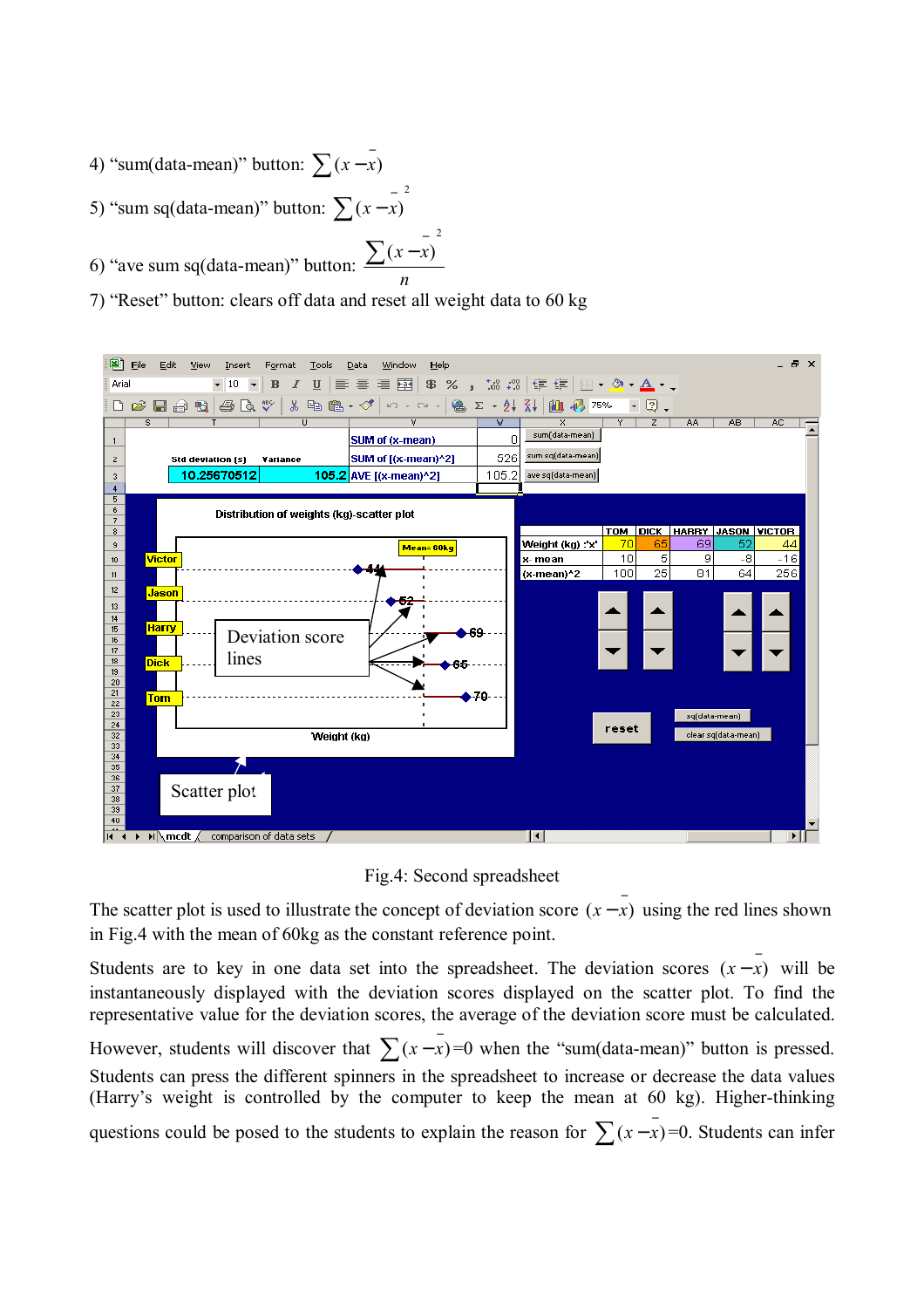from the scatter plot that the sum of the deviation scores (indicated by the red lines) below the mean is equal to the sum of the deviation scores above the mean.

To resolve the problem of  $\sum (x - \overline{x}) = 0$ , the deviation scores are squared to remove any negative values. The steps are performed by pressing "Sq(data-mean)" button, "sum sq(data-mean)" button and then "ave sum sq(data-mean)" button. The final value obtained is equal to the variance (the 2

blue cell beside it). Thus, students can infer that the variance is  $(x - x)$ *n*  $\frac{\sum (x - x)^2}{x}$  and from section 3.1,

standard deviation is 2  $(x - x)$ *n*  $\frac{\sum (x - \overline{x})^2}{x}$  as they already knew that the variance is the square of standard

deviation. From here, students can conclude that standard deviation is more often used than variance because the units for standard deviation is consistent with the data i.e. kg while the units for variance is  $kg<sup>2</sup>$ .

## **4. Outcomes of implementation of lesson**

As mentioned in section 1, this lesson was taught to a class of 10 Pre-university 3 students. In addition, this was also taught to a group of 40 teachers from junior colleges, secondary schools and curriculum planning unit under a simulated classroom lesson experience during the Ministry of Education Excel Festival [9].

#### **4.1 Outcomes of sharing to a group of 40 teachers**

Evaluation forms were given at the end of the simulated lesson to the group of 40 teachers to gather feedback about the simulated classroom lesson. The results of the evaluation are shown in Fig 5 below.



Fig.5: Evaluation results of teachers' sharing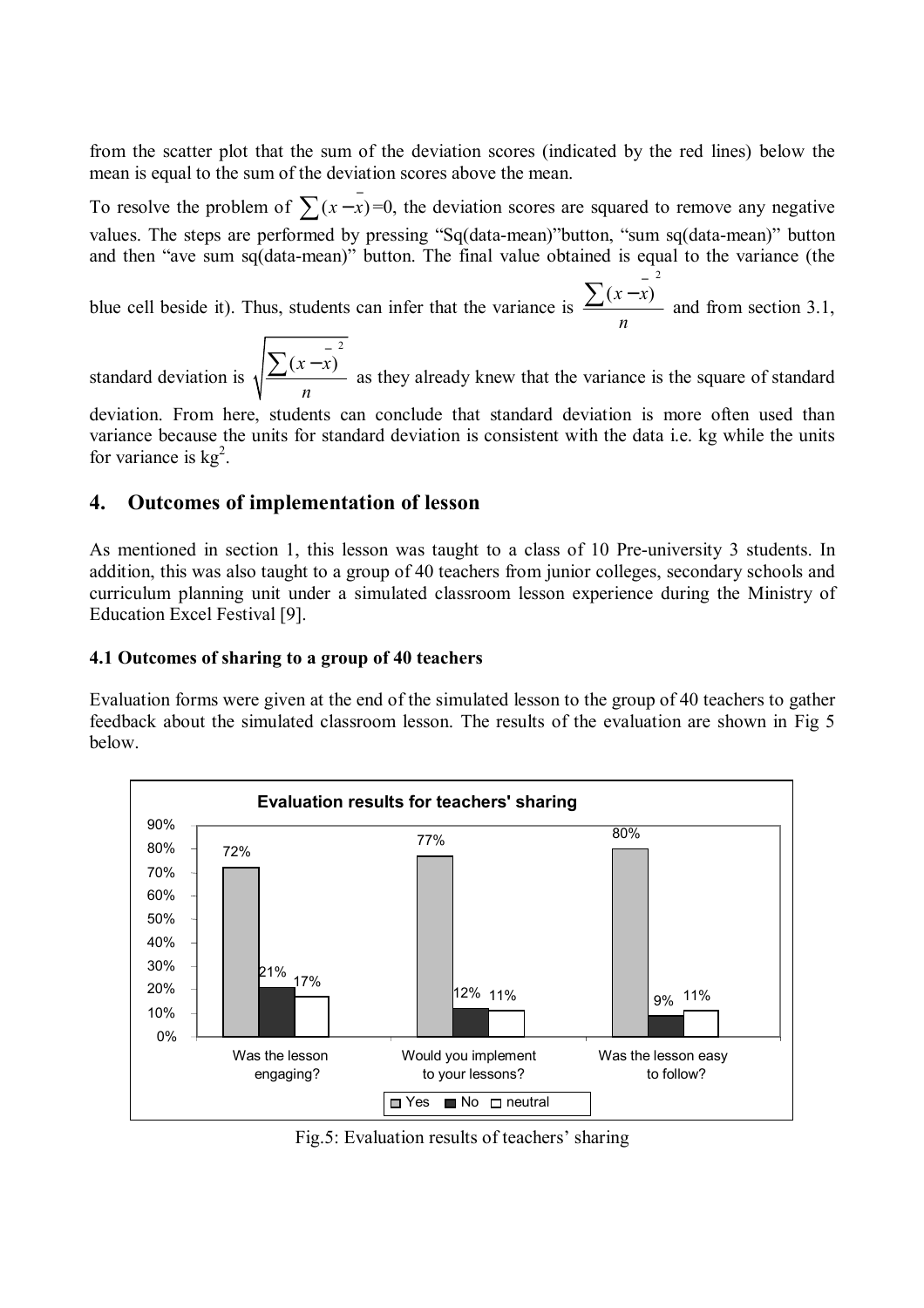From Fig.5, majority of the teachers have feedback that the lesson was engaging, easy to follow and that they will implement it to their lessons. Many commented that they found it easier to understand the concepts as compared to the conventional deductive approach. Specifically, they have commented that the interactivity between the students, spreadsheet and the teacher greatly engaged the students to the lesson. Teachers commented that they were impressed with the spreadsheets and sought to improvise the spreadsheets to meet the learning needs of their students.

Also, the manipulation of data to allow students to deduce the formulae also gave a deeper meaning to the mathematical formulae. However, they commented that the process might be time consuming and for teachers who are not proficient in Microsoft Excel, they may encounter problems improvising the spreadsheet to tailor to the needs of the students.

#### **4.2 Outcomes of implementation to students**

After the lesson was taught to the students, verbal feedback was gathered. Most students commented that the lesson were fun, interactive and engaging. Students commented that the use of weight data helps them to understand the concepts much better as they can give physical meaning to the formulae. The interactivity between the students and the spreadsheet engaged them to the lesson. Thus, students found it more meaningful and motivating to engage themselves in more drill and practice to gain mastery of the formulae later after this lesson. The feedback was found to be coherent with the teachers' feedback mentioned in section 4.1.

Personally, I found it a very enriching experience. What was most satisfying was the enthusiasm shown by teachers and students alike when the lesson was taught. This has encouraged me to explore more possibilities in using more IT tools in the teaching of Mathematics in the future.

## **5. Conclusion**

This paper describes the teaching of range, standard deviation and variance using the inductive approach with the aid of Microsoft Excel. Two spreadsheets incorporating spinners and macros were created. Students were given physical meaning to statistical concepts and formulae by controlled manipulation of the weight data. Feedback given by students and teachers has ascertain the fact that the inductive approach fulfills the cognitive and affective learning domains of the students.

#### **Acknowledgements:**

The author would like to thank his colleagues of Millennia Institute for their valuable comments and input. The author would also like to thank his students of 04A3 for giving him the opportunity to teach this lesson to them.